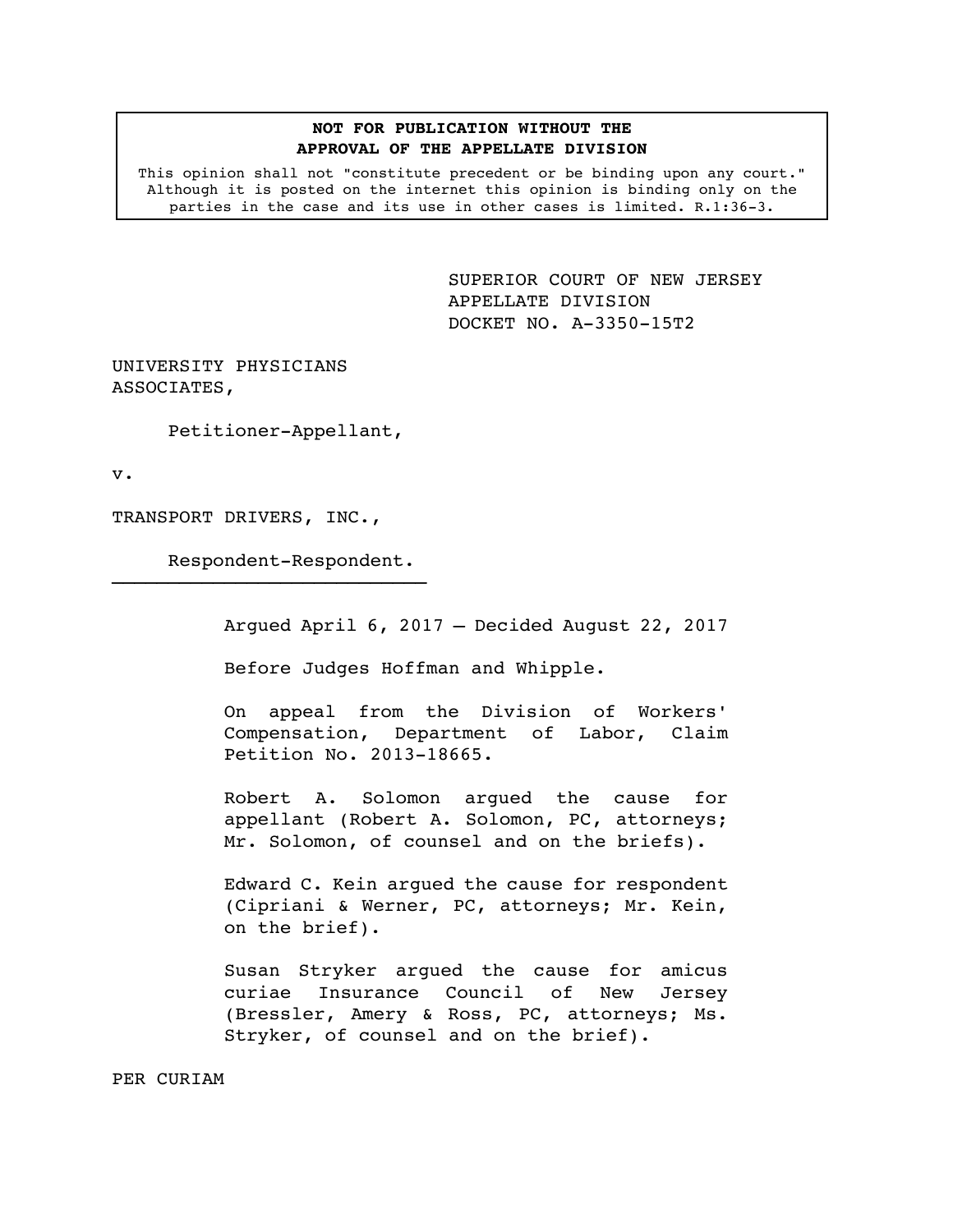Petitioner University Physicians Associates<sup>1</sup> appeals from the March 22, 2016 order entered by the Division of Workers' Compensation (Division) dismissing its claim petition with prejudice. Petitioner argues the Division should have concluded defendant Transport Drivers, Inc. (Transport) owed it \$53,793.52. We disagree and affirm the trial court.

## I.

On October 10, 2012, a pallet dropped from a forklift and seriously injured Manuel Bonilla, a Transport employee. An ambulance transported Bonilla to University Hospital (Hospital), a Level I trauma center in Newark. There, he received treatment for his injuries, including a left hip dislocation and left acetabular fracture. First, Dr. David Livingston, a general surgeon, completed a hip relocation procedure on Bonilla "under conscious sedation." Two days later, Dr. Mark Adams, an orthopedic surgeon, performed "[o]pen reduction and internal fixation" surgery, under general anesthesia, to repair Bonilla's acetabular fracture. Dr. Livingston billed \$10,343 for his services (\$952 for consultation and \$9391 for the hip relocation), and Dr. Adams

<sup>2</sup> A[-3350-15T2](#page-0-0) Petitioner is a professional practice group of the faculty of the Rutgers New Jersey Medical School (previously UMDNJ). As appointed faculty members of the medical school, all physicians must operate a private practice and do so through petitioner.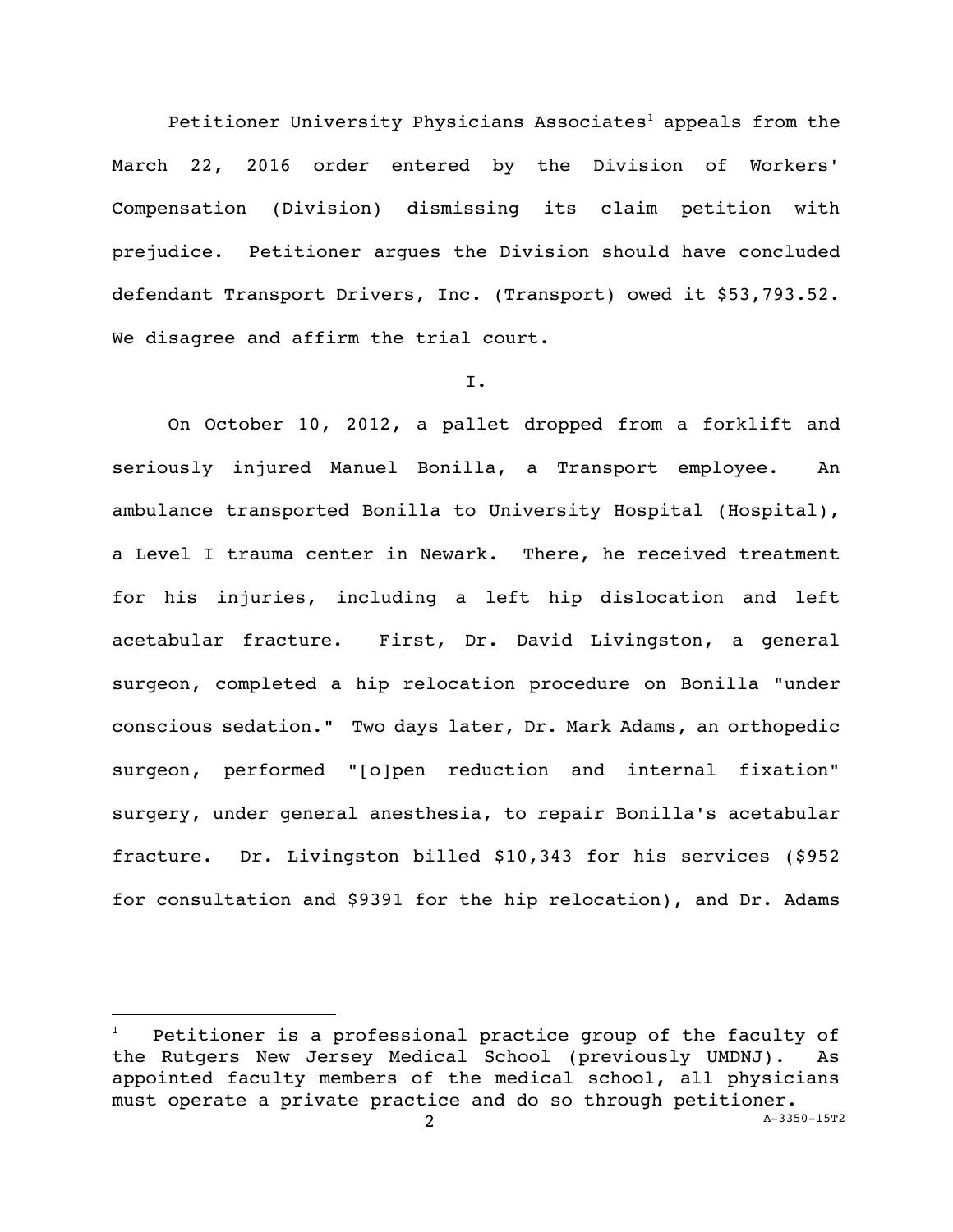billed \$71,374 for his services. Both doctors billed at the ninety-fifth percentile.

As billing agent<sup>2</sup> for the doctors, petitioner received reimbursement from respondent's workers' compensation carrier pursuant to the New Jersey Workers' Compensation Act (the Act),  $N.J.S.A.$  34:15-1 to -146.<sup>3</sup> The carrier paid \$3688.98 for Dr. Livingston's treatment and \$24,234.50 for Dr. Adams' treatment. The payments made were at the seventy-fifth percentile, which the respondent's insurer considered the industry standard in New Jersey. Dissatisfied with the payments received, petitioner filed a petition to recover the remaining \$53,793.52.

The Division held a trial over three days; as stipulated by the parties, the only matter at issue was the determination of the usual, customary, and reasonable (UCR) charges for the services provided by Dr. Livingston and Dr. Adams.

Petitioner presented only two witnesses: Dr. Livingston and petitioner's chief financial officer (CFO). Addressing Dr.

 $2^2$  Both Dr. Livingston and Dr. Adams belong to an independent trauma group associated with petitioner, but are required to use petitioner to submit their bills.

Section 15 of the Act provides, in relevant part, that "all fees and other charges for such physicians' and surgeons' treatment and hospital treatment shall be reasonable and based upon the usual fees and charges which prevail in the same community for similar physicians', surgeons' and hospital services." N.J.S.A. 34:15-15.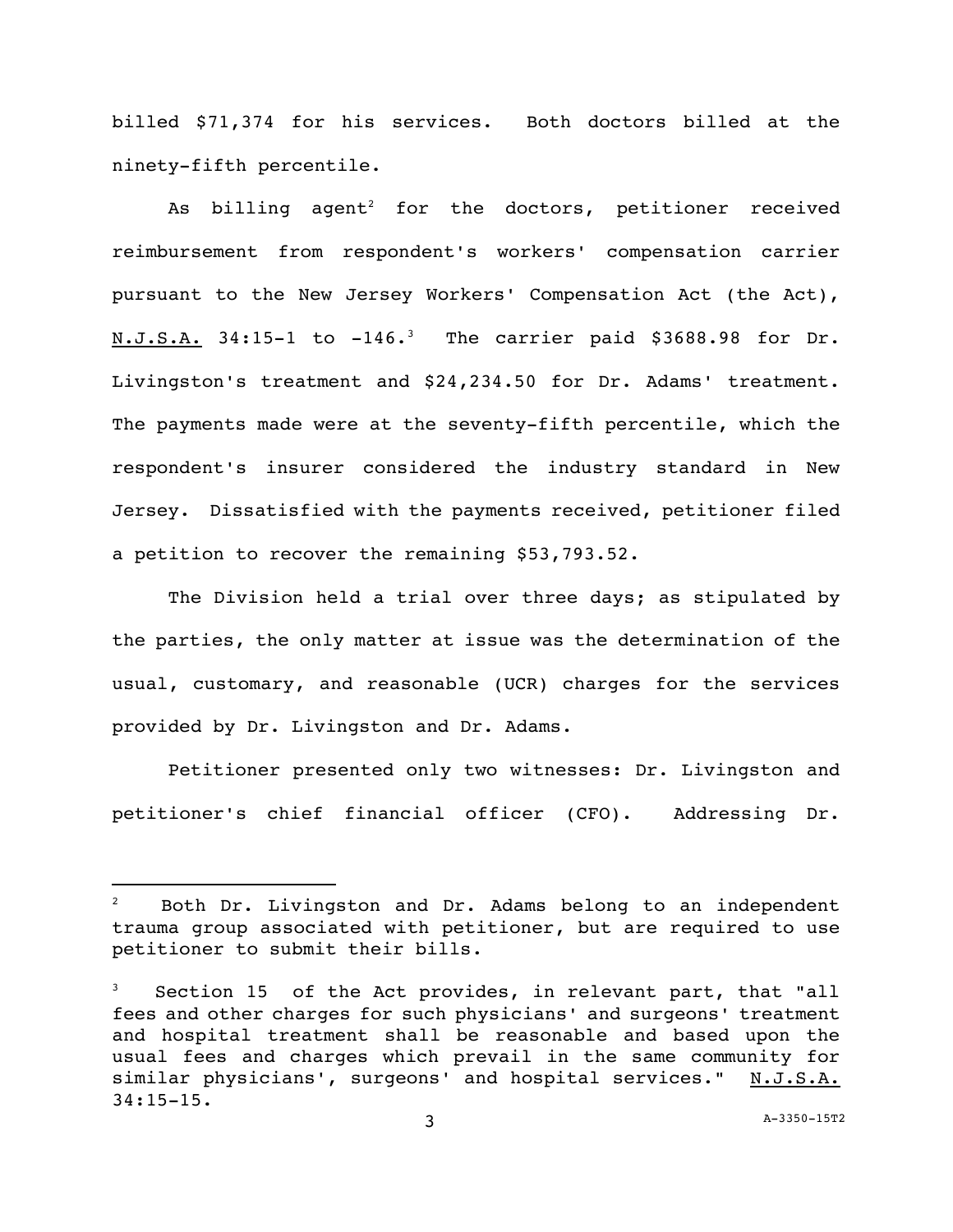Livingston, the judge of compensation found, "The doctor is not qualified as a professional coder" and has "no expertise in medical billing." While "[h]e testified about what he does in his group and the trauma center in Newark," he submitted no figures "for [no-fault] claims other than himself. No figures were submitted for Medicaid allowed payments." Similarly, the judge found the testimony of petitioner's CFO "neither helpful nor informative." The judge concluded, "Petitioner has failed to present any expert testimony. It has failed to present proofs to persuade the court that the fees paid are not reasonable, usual and customary."

In contrast, the judge found persuasive the testimony of respondent's witness, Sandra Corradi, vice president of a bill review company retained by respondent's insurer. Noting her experience as a professional coder with expertise in medical billing, the judge credited Corradi's testimony "that in her experience  $\cdots$ , the industry standard of reimbursement is paid at the seventy-fifth percentile as indexed by  $[FAIR]$  Health<sup>[4]</sup> for New Jersey." The judge therefore concluded:

<sup>4</sup> A[-3350-15T2](#page-0-0) According to its website, "FAIR Health is a national, independent, nonprofit organization dedicated to bringing transparency to healthcare costs and healthcare insurance information and data products, consumer resources and health systems research support." About FAIR Health, http://www.fairhealth.org/About-FH (last visited Aug. 16, 2017). FAIR Health, Inc., was established in 2009 "to create a conflictfree, robust, trusted and transparent source of data to support the adjudication of healthcare claims and to promote sound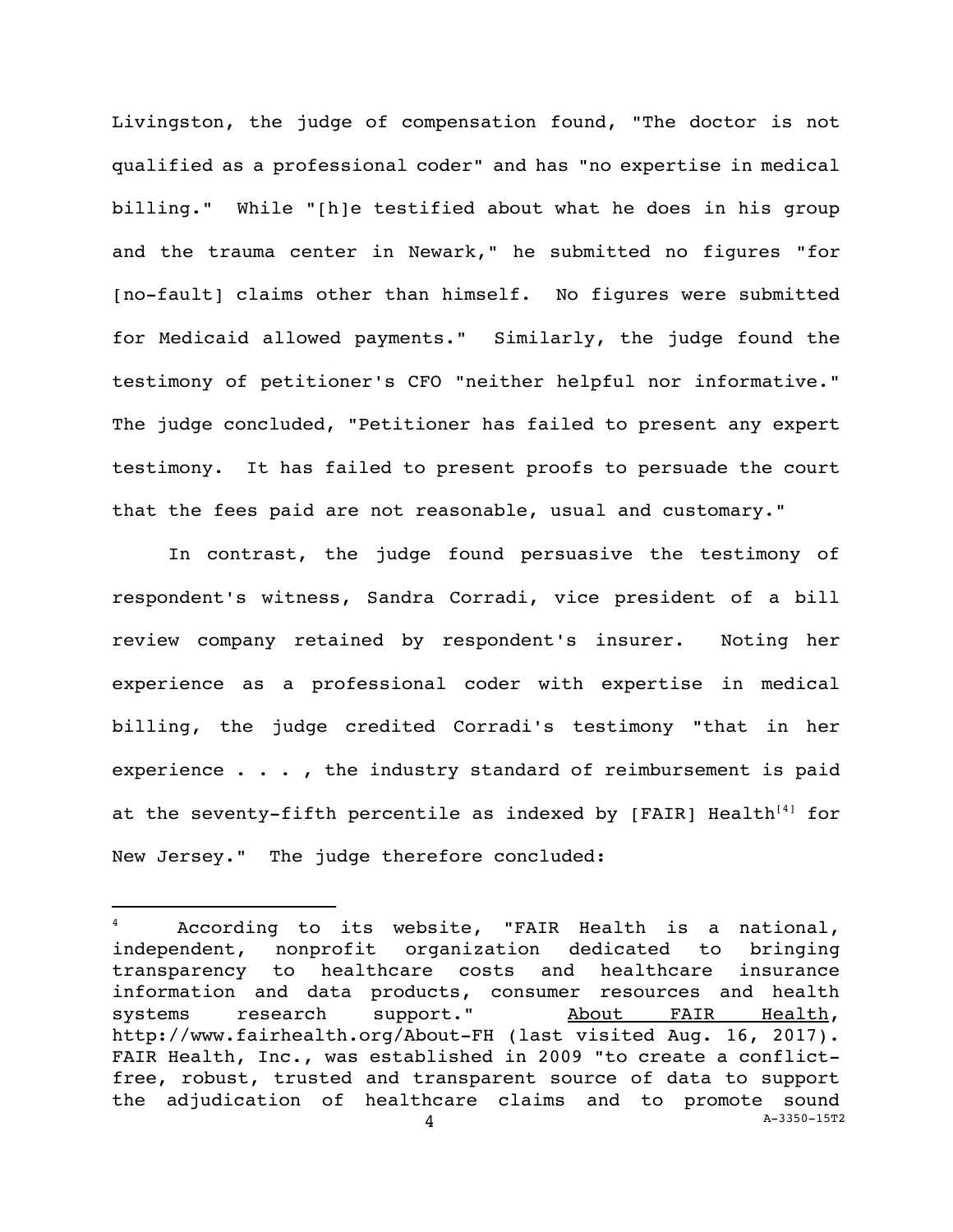Although the court is not bound by that figure, it is persuasive because it reflects the insurance industry's concentration of approved and accepted payments to medical providers. As such, the court finds that the fees paid were reasonable because [the insurer] made its determination on the prevailing fees paid in that community . . . .

Consequently, the judge dismissed petitioner's claim "with prejudice for failure to sustain the burden of proof." This appeal followed.

## II.

When reviewing the decision of a judge of compensation, our role is "limited to 'whether the findings made could reasonably have been reached on sufficient credible evidence present in the record, considering the proofs as a whole, with due regard to the opportunity of the one who heard the witnesses to judge of their credibility.'" Sager v. O.A. Peterson Constr., Co., 182 N.J. 156, 163-64 (2004) (quoting Close v. Kordulak Bros., 44 N.J. 589, 599 (1965)); Hersh v. Cty. of Morris, 217 N.J. 236, 242 (2014). However, we owe no special deference to the Division in its resolution of legal questions. Mayflower Sec. Co. v. Bureau of Sec., 64 N.J. 85, 93 (1973) (applying de novo review to determinations of legal issues).

<sup>5</sup> A[-3350-15T2](#page-0-0) decision-making by all participants in the healthcare industry." Ibid.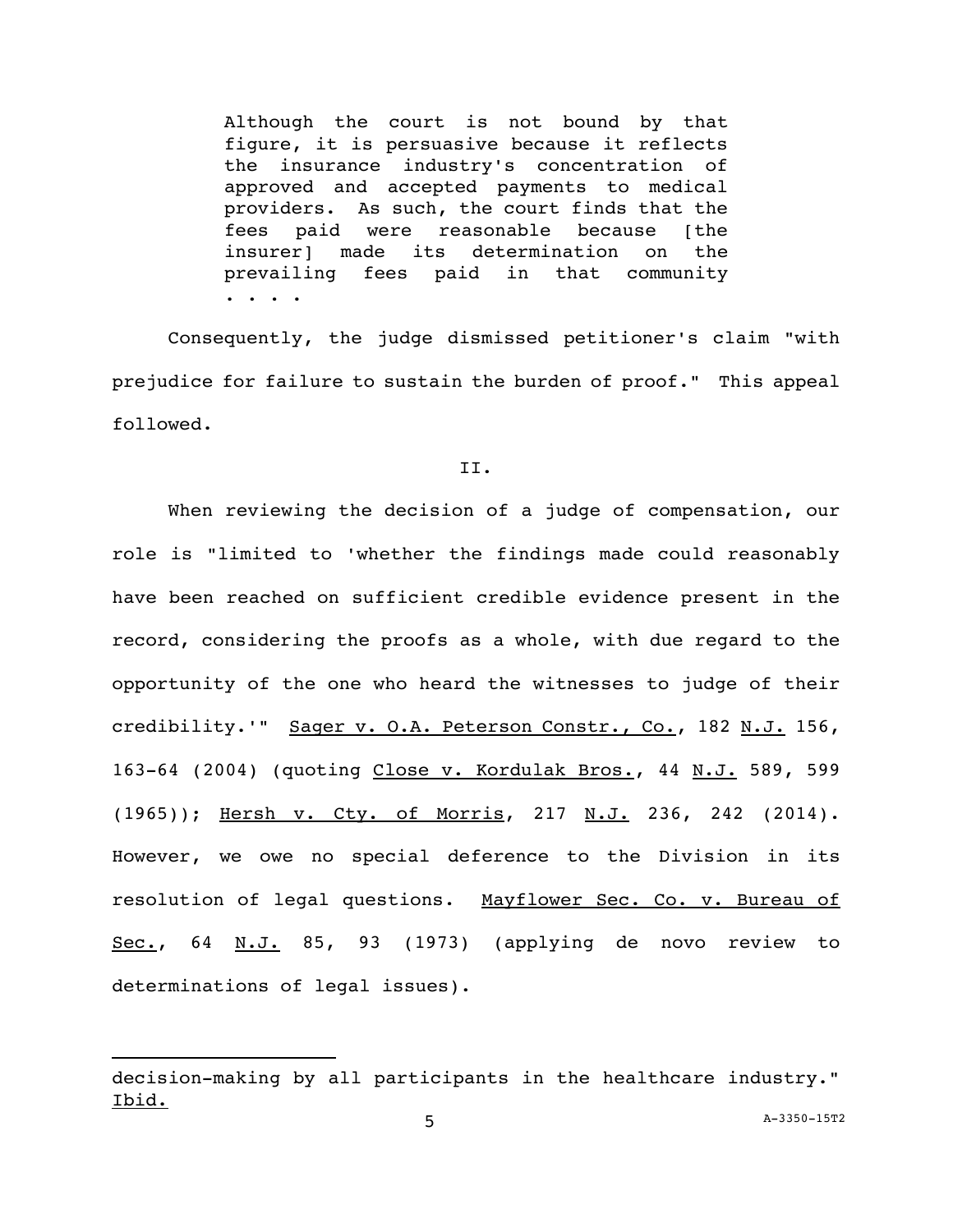We remain guided by the remedial nature of the Act, which is "entitled to liberal construction in order to comport with its presumptive beneficence." Brunell v. Wildwood Crest Police Dep't, 176 N.J. 225, 235 (2003). The Act allows for the filing of claim petitions by  $-$  and on behalf of  $-$  injured employees. N.J.S.A. 34:15-15 states that an

> employer shall not be liable to furnish or pay for physicians' or surgeons' services in excess of \$50.00 and in addition to furnish hospital service in excess of \$50.00, unless the injured worker or the worker's physician who provides treatment, or any other person on the worker's behalf, shall file a petition with the Division of Workers' Compensation.

[N.J.S.A. 34:15-15.]

N.J.S.A. 34:15-15.1 then provides for reimbursement where another person or organization has paid expenses under the Act. Specifically,

> [w]henever the expenses of medical, surgical or hospital services, to which the petitioner would be entitled to reimbursement if such petitioner had paid the same as provided in section 34:15-15 of the Revised Statutes, shall have been paid by any insurance company or other organization by virtue of any insurance policy, contract or agreement which may have been procured by or on behalf of such petitioner, or shall have been paid by any person, organization or corporation on behalf of such petitioner, the deputy directors or referees of the Division of Workmen's Compensation are authorized to incorporate in any award, order or approval of settlement, an order requiring the employer or his insurance carrier to reimburse such insurance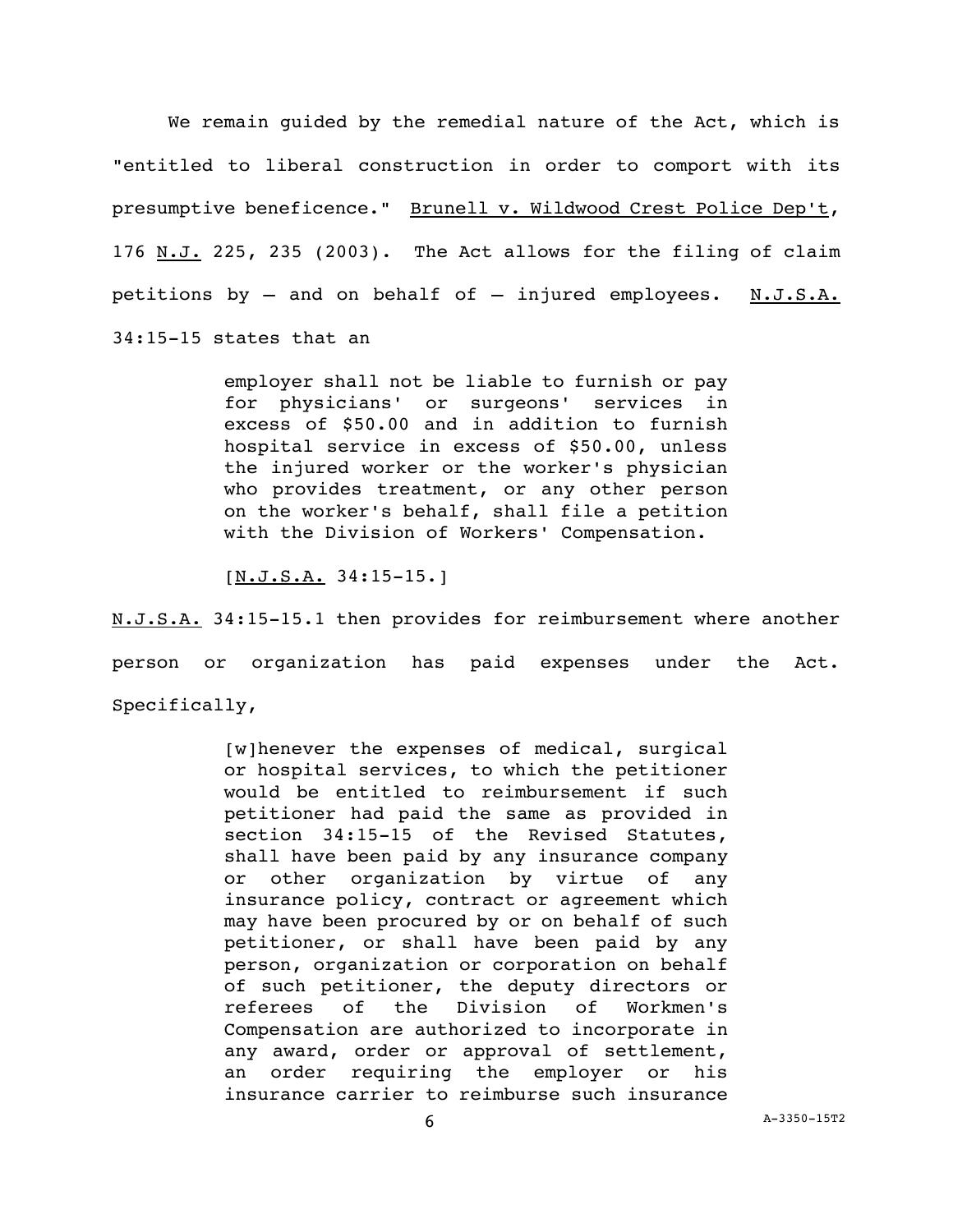company, corporation, person or organization in the amount of such medical, surgical or hospital services so paid on behalf of such petitioner.

## [N.J.S.A. 34:15-15.1.]

"All fees and other charges for such physicians' and surgeons' treatment and hospital treatment shall be reasonable and based upon the usual fees and charges which prevail in the same community for similar physicians', surgeons' and hospital services." N.J.S.A. 34:15-15.

On appeal, petitioner argues the judge erred in concluding the seventy-fifth percentile payments made by respondent's insurer were reasonable, emphasizing the fact that the treatment under review was rendered at a Level I trauma hospital. Petitioner argues the Division should treat trauma services rendered to an injured worker at a Level I trauma hospital no differently than the same services rendered to an automobile accident victim at the same facility.

N.J.S.A. 39:6A-4.6 mandates that no-fault policies reimburse healthcare providers pursuant to medical fee schedules incorporating the "reasonable prevailing fees of 75% of the practitioners within the region." However, the implementing regulation exempts trauma services at Level I and Level II trauma hospitals from the fee schedule. See N.J.A.C. 11:3-29.4. Thus,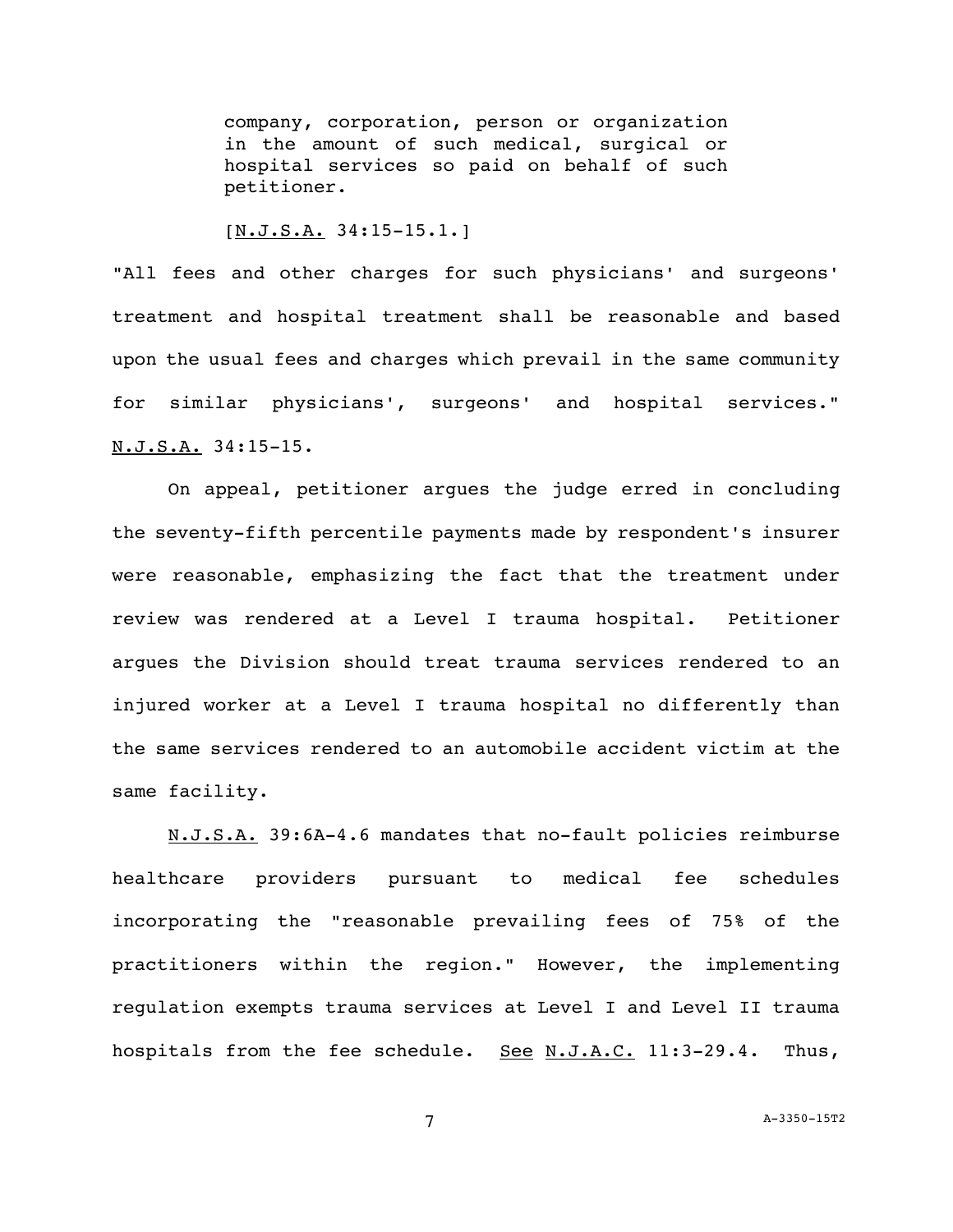petitioner argues for payment of its bills at the ninety-fifth percentile, as submitted.

We reject this argument. While the no-fault regulation exempts trauma services at Level I and Level II trauma hospitals from the fee schedule, such charges must still be usual, customary, and reasonable.

> [D]etermination of the usual, reasonable and customary fee means that the provider submits to the insurer his or her usual and customary fee by means of explanations of benefits from payors showing the provider's billed and paid fee(s). The insurer determines the reasonableness of the provider's fee by comparison of its experience with that provider and with other providers in the region. National databases of fees, such as those published by Ingenix (www.ingenixonline.com), FAIR Health (www.fairhealthus.org) or Wasserman (http://www.medfees.com/), for example, are evidence of the reasonableness of fees for the provider's geographic region or zip code. The use of national databases of fees is not limited to the above examples. When using a database as evidence of the reasonableness of a fee, the insurer shall identify the database used, the edition date, the geozip and the percentile.

 $[N.J.A.C. 11:3-29.4(e)(1).]$ 

In reaching her decision in this case, the judge appropriately employed this process and also relied upon our decision in Coalition for Quality Health Care v. New Jersey Department of Banking and Insurance, 358 N.J. Super. 123, 128 (App. Div. 2003), where we upheld the Insurance Department's use of paid fees rather